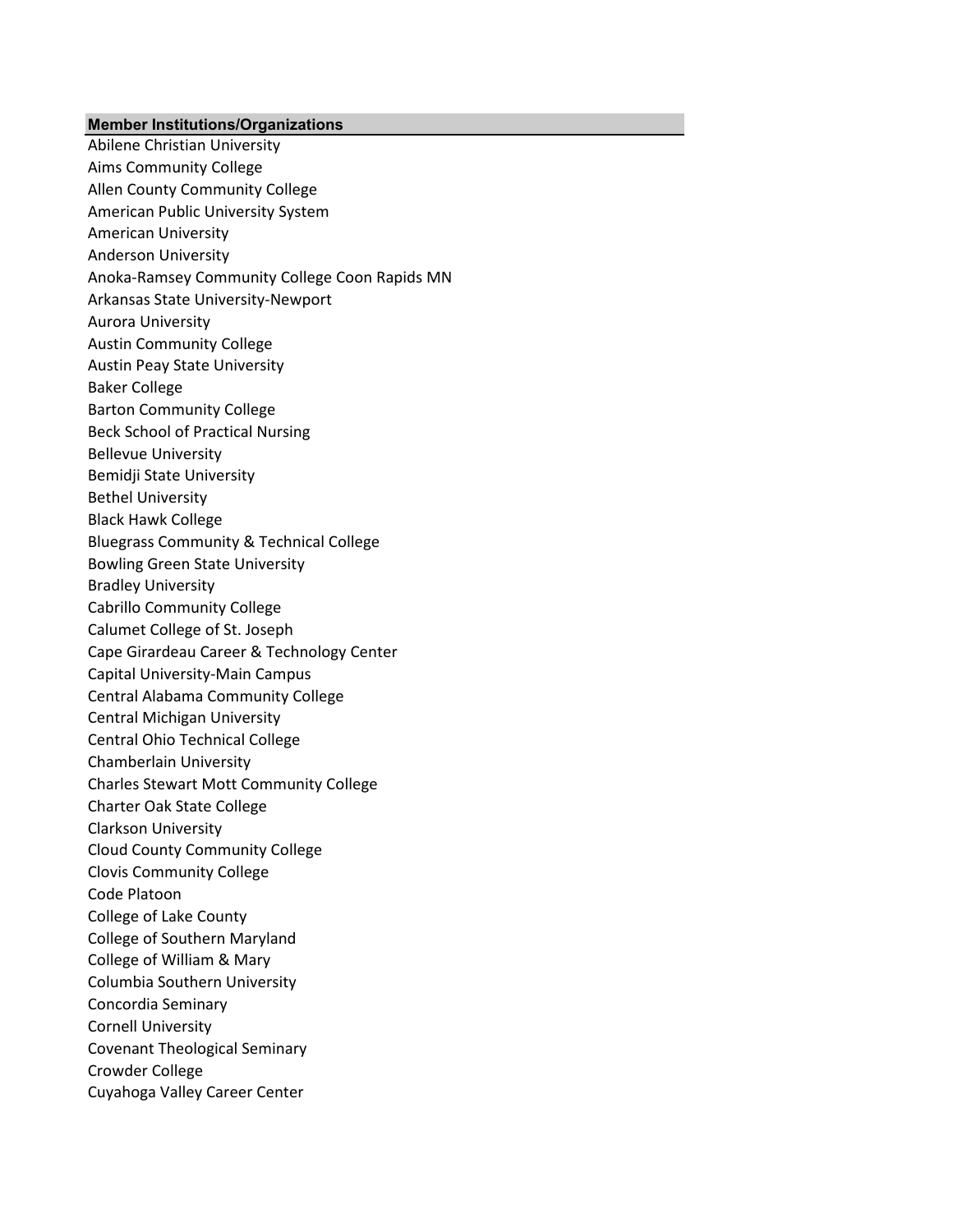Dakota College at Bottineau Dakota County Technical College - Rosemount Dallas College DeSales University DeVry University Dickinson State University Doane University Dominican University Drake State Community and Technical College Eastern Arizona College Eastern Illinois University Elizabethtown Community & Technical College Elmhurst University Emmaus Bible College Fortis College- Richmond Campus Fortis College-Richmond Fox Valley Technical College Francis Marion University George Washington University Georgetown University Global Information Technology Goldfarb School of Nursing at Barnes-Jewish College Governors State University Grand Island Grand Valley State University Grand View University Grayson College Greenville University Hanover College Harold Washington College Herzing University Highland Community College Hobart Institute of Welding Technology Hondros College of Nursing Illinois Central College Illinois REALTORS Illinois State University Indiana State University Indiana University - Bloomington Indiana University Purdue University Indianapolis Inver Hills Community College Iowa Central Community College Iowa State University Ivy Tech Community College James A. Rhodes State College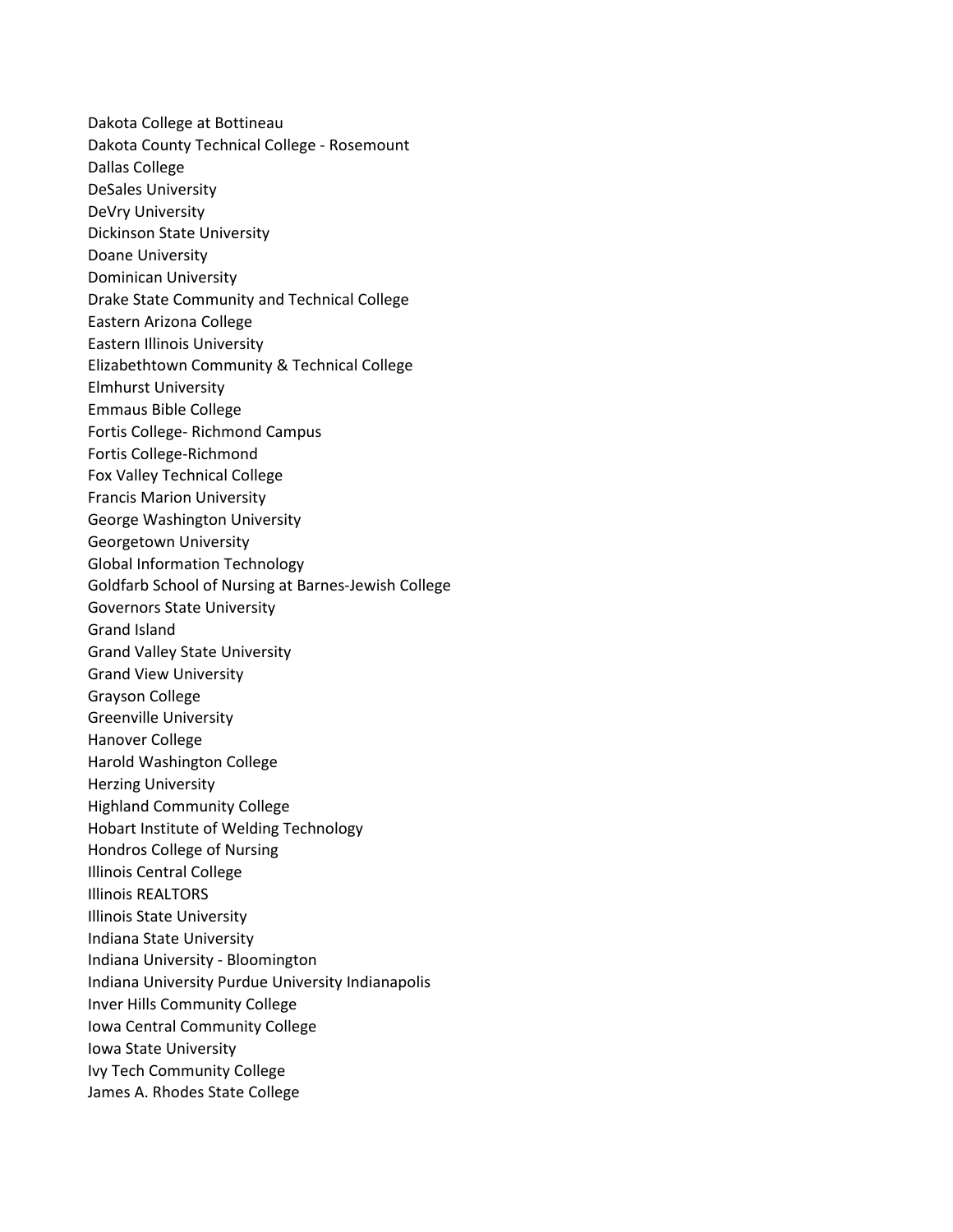John A. Logan College John Jay College CUNY John Wood Cmty College John Wood Community College Johns Hopkins University Johnson County Community College Joliet Junior College Kankakee Community College Kaskaskia College Kellogg Community College Kent State University Tuscarawas Kirkwood Community College Lake Land College Lehigh Carbon Community College Lincoln Land Community College Lindenwood University Linn-Benton Community College Logan University Loyola University Chicago Lycoming College McHenry County College McKendree University Mercer University Metropolitan Community College Omaha, NE Metropolitan State University Michigan State University Mid Michigan College Middlesex College-Edison Campus Midwestern Baptist Theological Seminary Millersville University Misericordia University Missouri Baptist University Missouri S & T Missouri State University - West Plains Missouri State University-Springfield Missouri Western State University Mohave Community College Montana State University Billings Montcalm Community College Montclair State University Montgomery College Morgan State University Mount Mercy University Muskingum University Nassau Community Collge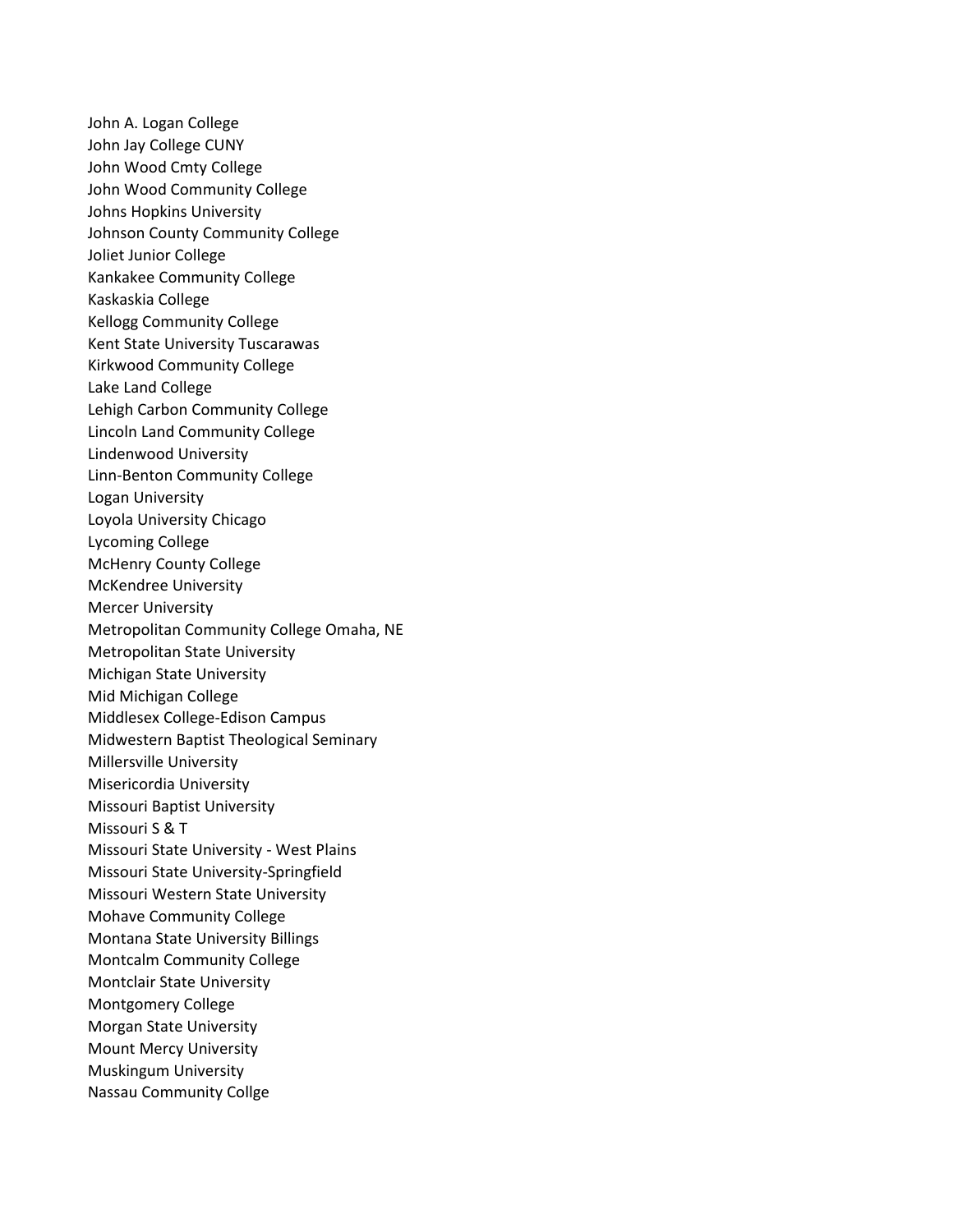National American University National Louis University National Park College New Jersey City University Normandale Community College North Central College North Central Missouri College North Dakota State University Northeast College of Health Sciences Northeast Community College Northeast Iowa Community College Northern State University Northwest Missouri State University Northwestern Technological Institute Northwood University Fort Worth TX and Louisville, KY Ohio Dominican University Ohio Northern University Olivet Nazarene University Orion Technical College (formerly Hamilton Technical College) Owens Community College Ozarks Technical Community College Palmer College of Chiropractic Park Park University Penn State University - World Campus Prairie State College Purdue University Fort Wayne Quincy University Ranken Ranken Technical College Rasmussen University Regent University Rend Lake College Rider University Ridgewater College Riverland Community College Robert Morris University Rock Valley College Rockford University Rowan College South Jersey Saint Cloud State University Saint Mary-of-the-Woods College Saint Michael's College Saint Xavier University Salina Area Technical College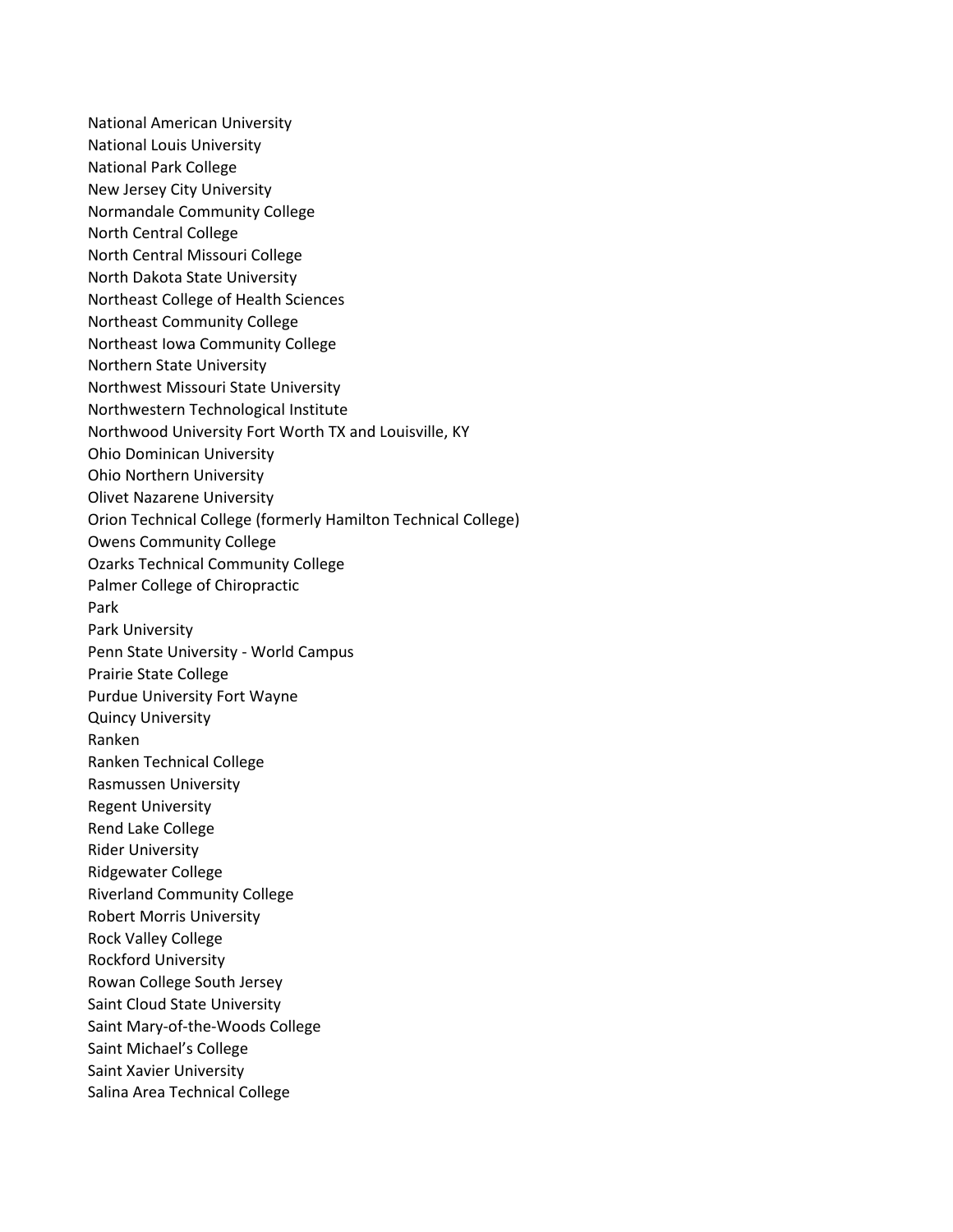Salisbury University San Jacinto College SBU - Bolivar Campus Schiller International University Scott AFB Illinois campus SELCAT-Newnan, GA Shawnee Community College Shepherd University SIUE South Dakota School of Mines and Technology South Suburban College Southeastern Community College Southern Maine Community College Southern New Hampshire University Southwest Baptist University Southwest Baptist University - Bolivar Campus Southwestern College of Professional Studies Spoon River College St. Ambrose University St. Charles Community College St. Clair County Community College St. John's University St. Joseph's College Stevens Institute of Technology Stevenson University Suffolk County Community College SUNY at Buffalo (UB) SUNY Orange Syracuse University Tarrant County College District Tennessee Tech University Terra State Community College Texas A&M University - San Antonio Texas Southmost College Texas State University The College of St. Scholastica The University of Bridgeport The University of Scranton The University of South Alabama The University of Toledo Three Rivers College Tiffin University Towson University Trine University Trinity College of Nursing & Health Sciences